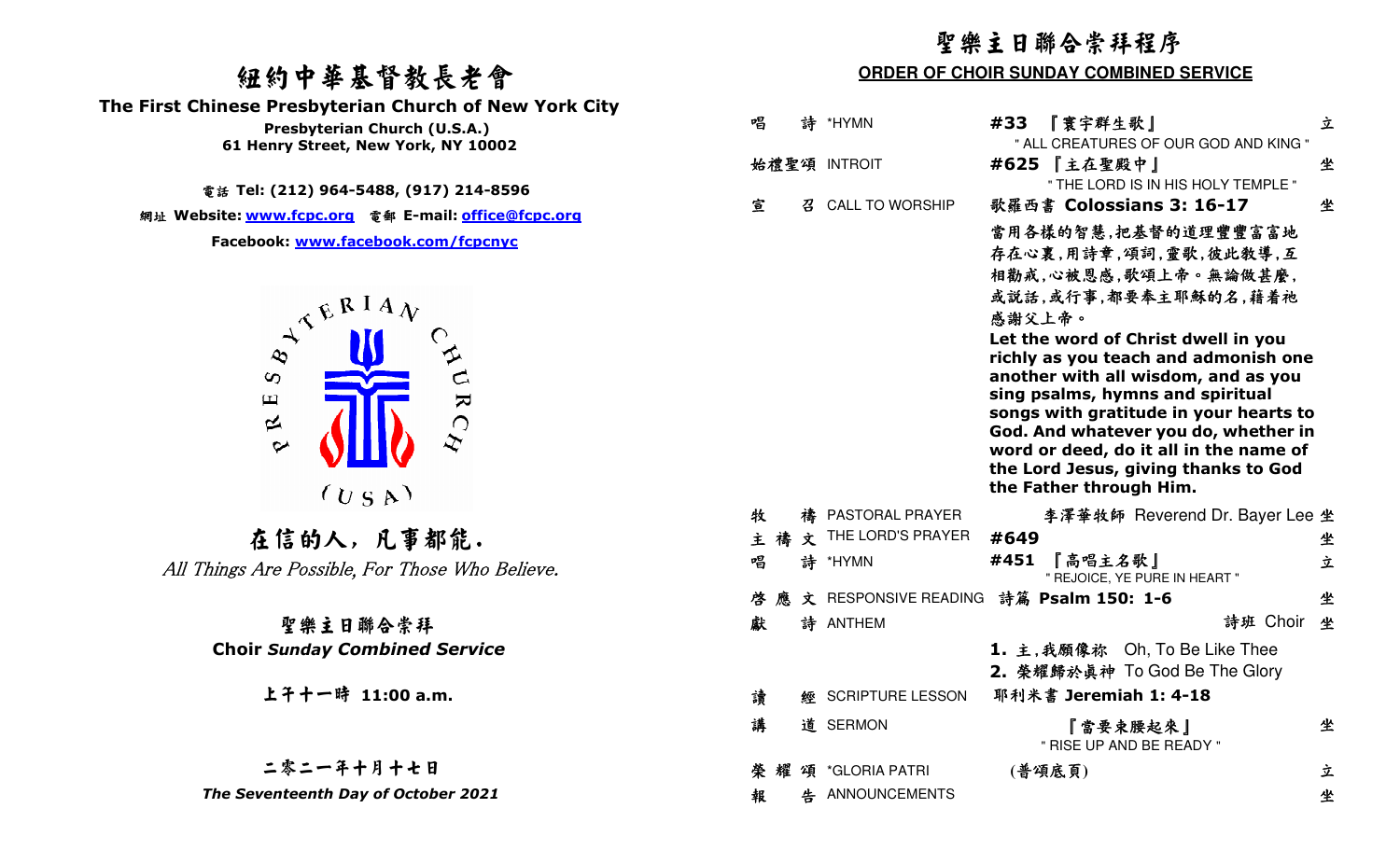| 奉   |  | 獻 OFFERING                   |      | 請於崇拜後,投入奉獻箱内 |                                                | 坐 |
|-----|--|------------------------------|------|--------------|------------------------------------------------|---|
|     |  |                              |      |              | Please drop in the Offering Box after Service. |   |
|     |  | 獻禮文 *OFFERTORY RESPONSE #644 |      |              |                                                | 立 |
| 祝   |  | 福 *BENEDICTION               |      |              | 李澤華牧師 Reverend Dr. Bayer Lee 立                 |   |
| 阿 們 |  | 頌 *AMEN                      | #675 |              |                                                | 立 |
| 唱   |  | 詩 *HYMN                      | #587 | 『復興主工歌』      |                                                | 立 |
|     |  |                              |      |              | " REVIVE THY WORK, O LORD "                    |   |

**\*please stand**

# **啓應文:** 詩篇 150 篇 1-6<br>-

- 主席啟: 你們要讚美耶和華! 在上帝的聖所讚美祂! 在祂顯能力的 穹蒼讚美祂。
- 會眾應: 要因祂大能的作為讚美祂,按着祂極美的大德讚美祂。
	- 啟: 要用角聲讚美祂,鼓瑟,彈琴讚美祂。
	- 應: 擊鼓,跳舞讚美祂,用絲弦的樂器和簫的聲音讚美祂。
	- 啟: 用大響的鈸讚美祂,用高聲的鈸讚美祂。
	- 應: 凡有氣息的,都要讚美耶和華! 你們要讚美耶和華!

### **Responsive Reading: Psalm 150: 1-6**

- 1 Praise the Lord. Praise God in His Sanctuary; praise Him in His mighty heavens,
- 2 Praise Him for His acts of power; Praise Him for His surpassing greatness.
- 3 Praise Him with the sounding of the trumpet, praise Him with the harp and lyre,
- 4 praise Him with tambourine and dancing, praise Him with the strings and flute,
- 5 Praise Him with the clash of cymbals, praise Him with resounding cymbals.
- 6 Let everything that has breath praise the Lord. Praise the Lord.

### **1.**歡迎首次參加主日崇拜之新朋友**,**盼望你能繼續參加聚會**,**散會後請留下姓名**,** 通訊處及電話與司事**,**<sup>以</sup>便教會與你聯絡。

 *We extend our welcome to those who are worshipping with us for the first time today. Please leave your name, address and phone number with the ushers so that we can contact you in the future. We hope to see you again.*

- **2.** 祈禱會**:** 逢禮拜四下午二時在本堂舉行**,**歡迎各兄姊屆時參加。
- **3.** 各兄姊於教會辦公時間內每日上午九時至下午五時可用本堂電話 **(212) 964-5488**或手提電話 **(917) 214-8596**聯絡各同工。
- **4.** 婦女部例會: 今主日崇拜後在二樓恢復舉行,請各姊妹屆時參加。
- **5.** 中年團契例會: 下主日崇拜後在二樓恢復舉行,請各團友屆時參加。
- **6.** 各兄姊於教會辦公時間內每日上午九時至下午五時可用本堂電話 **(212) 964-5488**或手提電話 **(917) 214-8596**聯絡各同工。

# **誠聘主任牧師**

**紐約中華基督教⻑老會誠聘主任牧師。** 

**具美國⻑老會 (Presbyterian Church USA) 認同之神學學位,** 

**三年服務堂會經驗, 需能講流利粵語, 及具備英語溝通能力。** 

## **請寄履歷致:PNC,**

The First Chinese Presbyterian Church61 Henry Street, New York, NY 10002,

或電郵 fcpcsession@gmail.com

The First Chinese Presbyterian Churchis seeking a Pastor (Head of Staff). The candidate should possess qualifications acceptable by the Presbyterian Church (USA) for Minister of Word and Sacrament, with 3 years of pastoral experience, and fluency in Cantonese and spoken English.Please send resume to: PNC, The First Chinese Presbyterian Church, 61 Henry Street, New York, NY10002,or Email: fcpcsession@gmail.com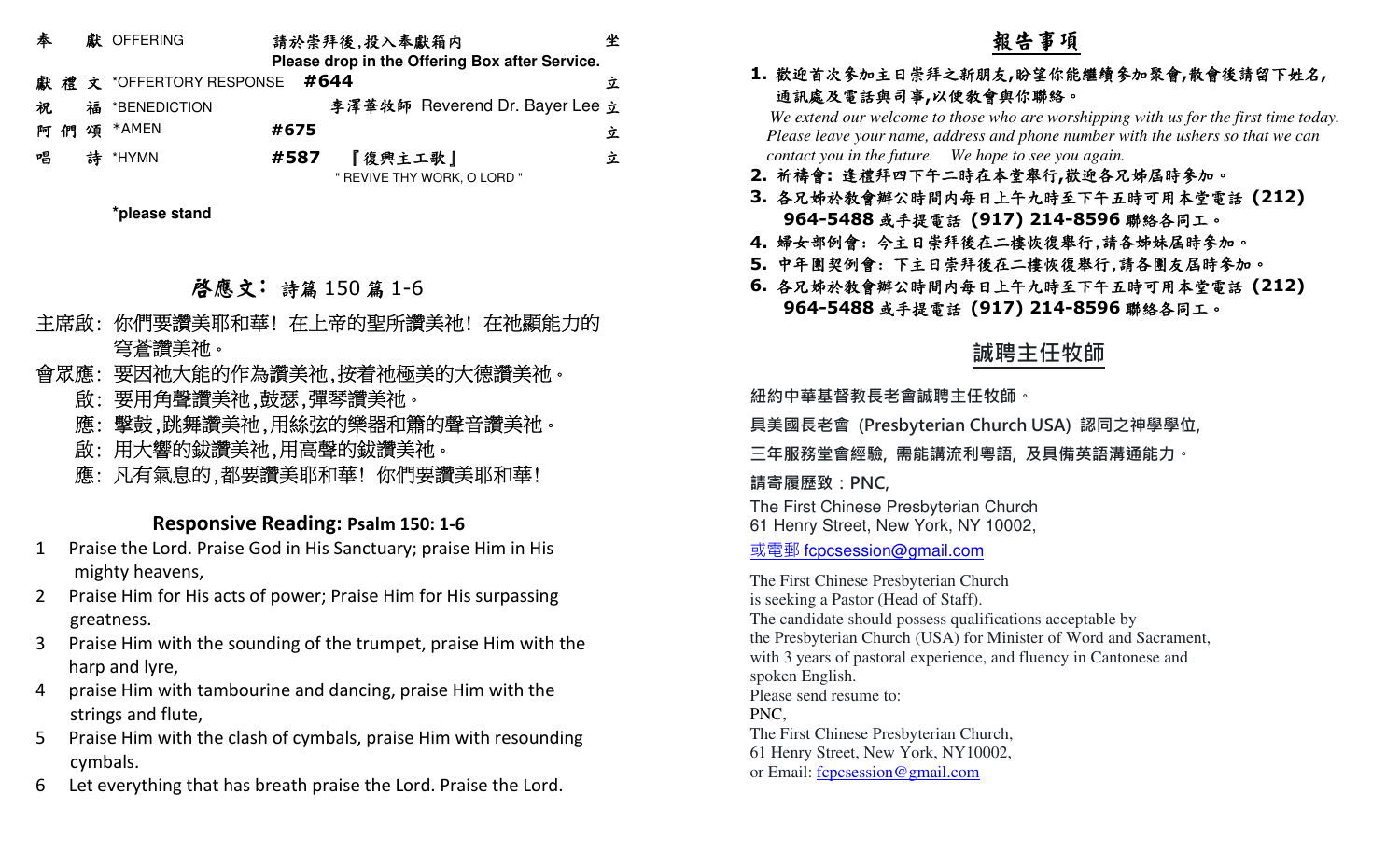### **誠聘 Position Vacant**

**紐約中華基督教⻑老會誠聘幹事。** 

**須有大學學歷; 能講流利粵語; 及具備英語,華語溝通能力**; **中,英文,電腦打字。**

**請寄履歷致:**Administrative AssistantThe First Chinese Presbyterian Church 61 Henry Street, New York, NY 10002,<u>或電郵 fcpcny@yahoo.com</u>

The First Chinese Presbyterian Church is seeking an Administrative Assistant: The candidate should have some college credits; fluency in Cantonese; spoken English and Mandarin; and ability to type English and Chinese.Please send resume to: Administrative Assistant The First Chinese Presbyterian Church, 61 Henry Street, New York, NY10002,or Email: fcpcny@yahoo.com凡本會會友或已領洗基督徒,對聖樂有興趣者,皆歡迎參加詩班的事奉,請於 崇拜後與詩班長林務堅長老、副班長鍾鎮練長老或指揮林主恩先生聯絡。 詩班獻詩歌詞 主,我願像袮 主,我願像袮,有憐憫心腸,温柔和謙卑,慈愛善良, 幫助軟弱者,慰痛苦憂傷,領人歸基督,尋找亡羊。 主,我願像袮,主,我願像袮,榮耀的救主,像袮潔净; 有主的甘甜,有主的豐盛,願主的聖形,印我心靈。 **Oh, To Be Like Thee** Oh, to Be Like Thee! Blessed redeemer, this is my constant longing and prayer, I'll forfeit all of earth's treasures, Jesus, Thy perfect likeness to wear. Oh, to be like thee! Oh, to be like thee, Blessed Redeemer, pure as Thou art; Come in Thy sweetness, come in Thy fullness, Stamp thine own image deep on my heart. 榮耀歸於眞神 榮耀歸於眞神,祂成就大事,爲愛世人甚至賜下獨生子, 獻上祂生命爲人贖罪受害,永生門已大開人人可進來。 讚美主,讚美主,全地聽主聲音,讚美主,讚美主,萬民快樂高興; 請來,藉主耶穌進入父家中,榮耀歸主,祂已成就大事工。 **To God Be the Glory** 

## 詩班招募詩班員

# 凡本會會友或已領洗基督徒,對聖樂有興趣者,皆歡迎參加詩班的事奉,請於

 To God Be the Glory, great things He hath done, So loved he the world that He gave us His son; But purer, and higher, and greater will be Our wonder, our transport when Jesus we see. Praise the Lord, Praise the Lord, let the earth hear His voice; Praise the Lord, praise the Lord, Let the people rejoice; Oh, come to the Father, thro' Jesus the Son, And give Him the glory, Great things He hath done.